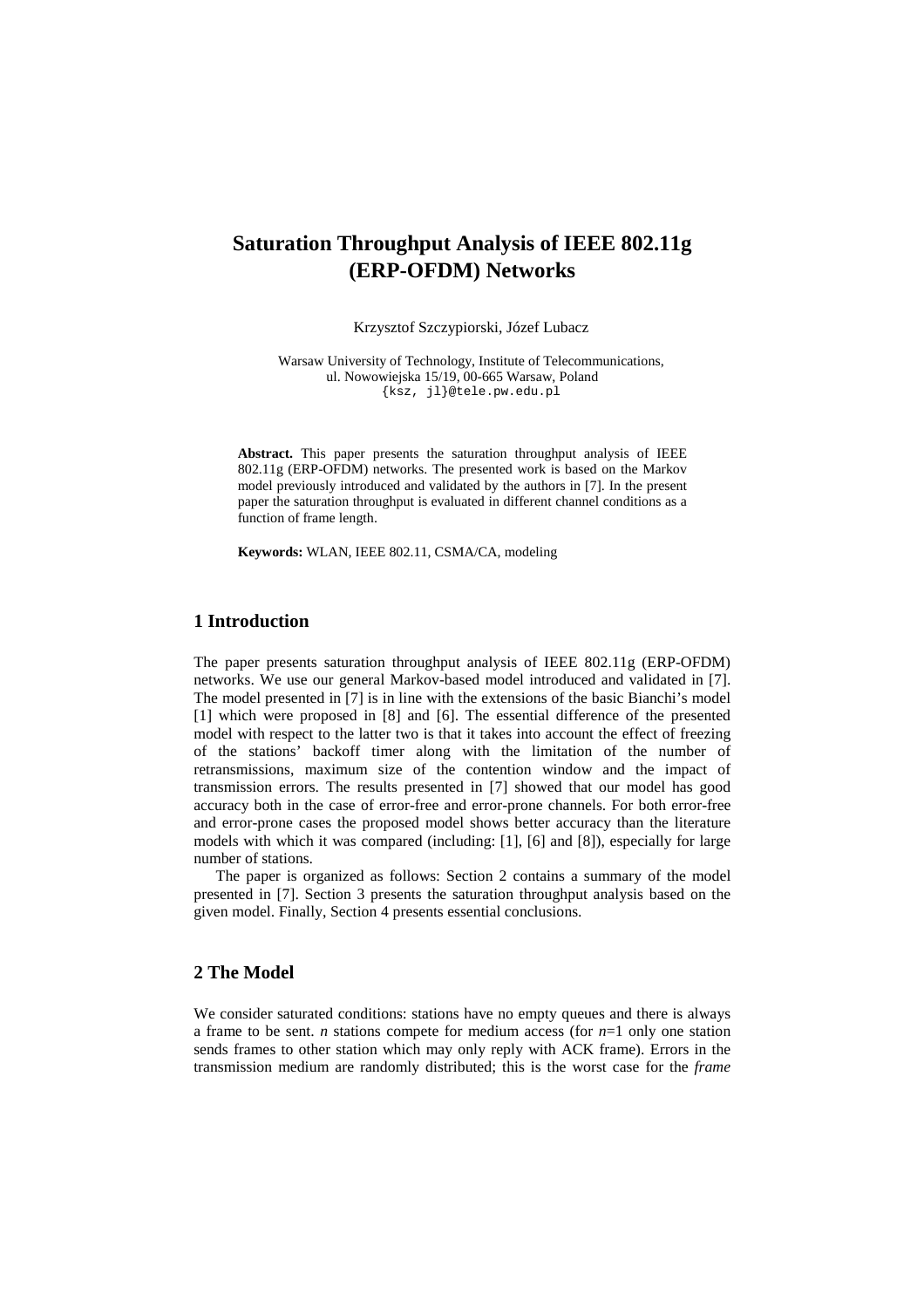*error rate –* FER. All stations have the same *bit error rate* (BER). All stations are in transmission range and there are no hidden terminals. Stations communicate in ad hoc mode (BSS – *Basic Service Set*) with basic access method. All stations use the same physical layer (PHY). The transmission data rate *R* is the same and constant for all stations. All frames are of constant length *L*. Only data frames and ACK frames are exchanged. Collided frames are discarded – the capture effect ([5]) is not considered.

The saturation throughput *S* is defined as in [1]:

$$
S = \frac{E[DATA]}{E[T]}
$$
 (1)

where E[*DATA*] is the mean value of the successfully transmitted payload, and E[*T*] is the mean value of the duration of the following *channel states* ([7]):

 $T_I$  – idle slot,

*TS* – successful transmission,

*TC* – transmission with collision,

*TE\_DATA* – unsuccessful transmission with data frame error,

*TE\_ACK* – unsuccessful transmission with ACK error.

Above channel states depend on:

*TPHYhdr* – duration of a PLCP (*PHY Layer Convergence Procedure*) preamble and a PLCP header,

 $T_{DATA}$  – duration to transmit a data frame,

*TACK* – duration to transmit an ACK frame,

*TSIFS* – duration of SIFS (*Short InterFrame Space*),

*TDIFS* – duration of DIFS (*DCF InterFrame Space*),

*TEIFS* – duration of EIFS (*Extended InterFrame Space*).

The relation of the saturation throughput to physical channel characteristics is calculated similarly as in [6]:

$$
\begin{cases}\nT_I = \sigma \\
T_S = 2T_{PHYhdr} + T_{DATA} + 2\delta + T_{SIFS} + T_{ACK} + T_{DIFS} \\
T_C = T_{PHYhdr} + T_{DATA} + \delta + T_{EIFS} \\
T_{E\_DATA} = T_{PHYhdr} + \delta + T_{DATA} + T_{EIFS} \\
T_{E\_ACK} = T_S\n\end{cases}
$$
\n(2)

where  $\sigma$  is the duration of the idle slot (*aSlotTime* [2]) and  $\delta$  is the propagation delay. For OFDM (*Orthogonal Frequency Division Multiplexing*) PHY, i.e. 802.11a [3] and 802.11g [4]:

$$
T_{ACK} = T_{symbol} \left[ \frac{L_{SER} + L_{TAL} + L_{ACK}}{N_{BPS}} \right]
$$
 (3)

$$
T_{DATA} = T_{symbol} \left[ \frac{L_{SER} + L_{TAIL} + L_{DATA}}{N_{BPS}} \right]
$$
 (4)

where:

*Tsymbol* – duration of a transmission symbol, *LSER* – OFDM PHY layer SERVICE field size,  $L_{TAH}$  – OFDM PHY layer TAIL fields size,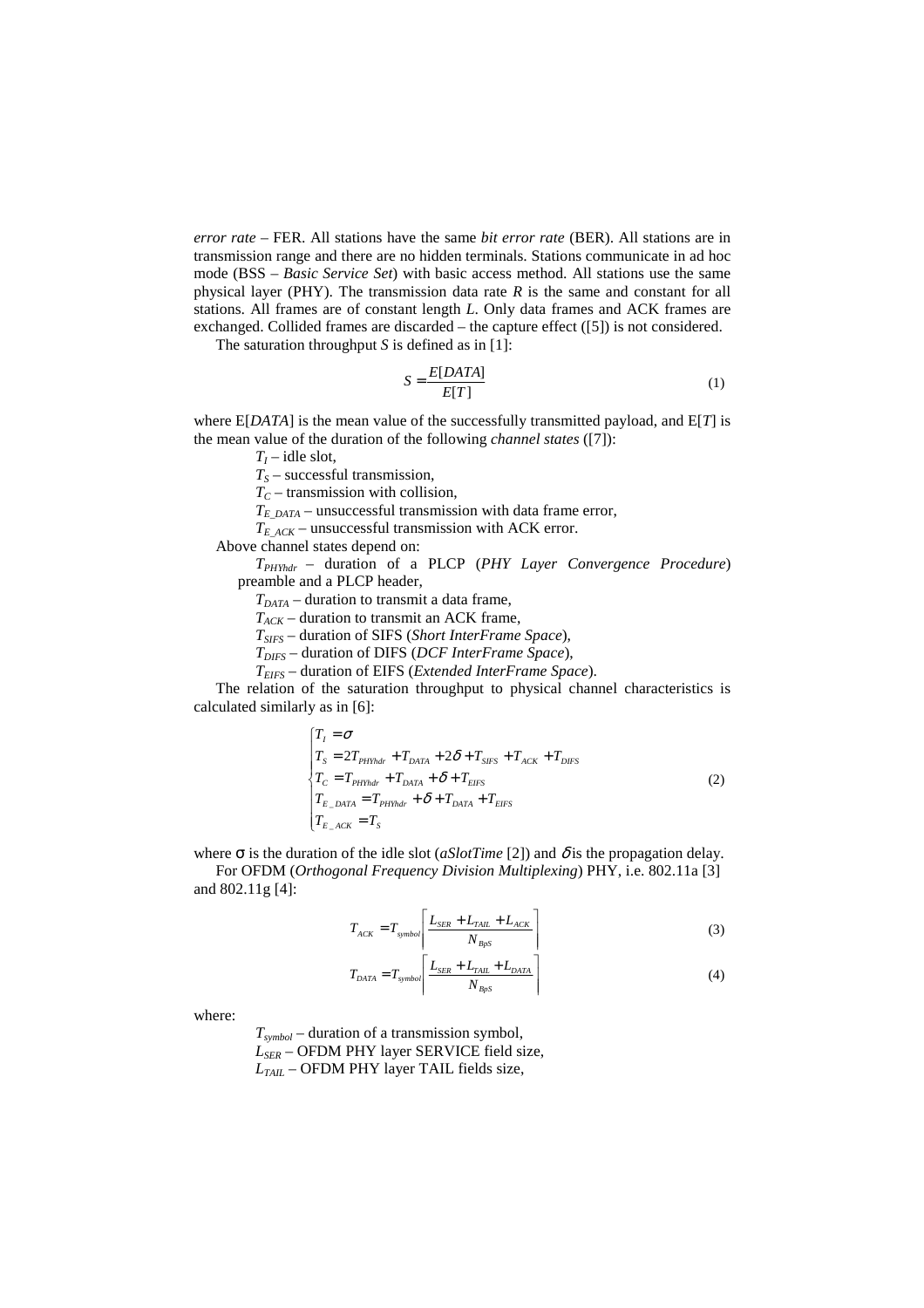$N_{BpS}$  – number of encoded bits per one symbol,

*LACK* – size of an ACK frame,

 $L_{DATA}$  – size of a data frame.

Values of  $\sigma$ ,  $T_{PHYhdr}$ ,  $T_{SIFS}$ ,  $T_{DIFS}$ ,  $T_{EIFS}$ ,  $T_{symbol}$ ,  $N_{BpS}$ ,  $L_{SER}$ , and  $L_{TAIL}$  are defined in accordance with the 802.11 standard ([2], [3], or [4]).

Probabilities corresponding to states of the channel are denoted as follows:

*PI* – probability of idle slot,

 $P_S$  – probability of successful transmission,

 $P_C$  – probability of collision,

*PE\_DATA* – probability of unsuccessful transmission due to data frame error,

 $P_{E|ACK}$  – probability of unsuccessful transmission due to ACK error.

Let  $\tau$  be the probability of frame transmission,  $p_e$  <sub>data</sub> the probability of data frame error and  $p_{e,ACK}$  the probability of ACK error. These are related to channel state probabilities as follows:

$$
\begin{cases}\nP_{I} = (1 - \tau)^{n} \\
P_{S} = n \tau (1 - \tau)^{n-1} (1 - p_{e_{data}}) (1 - p_{e_{t} \text{ACK}}) \\
P_{C} = 1 - (1 - \tau)^{n} - n \tau (1 - \tau)^{n-1} \\
P_{E_{t} \text{DATA}} = n \tau (1 - \tau)^{n-1} p_{e_{data}} \\
P_{E_{t} \text{ACK}} = n \tau (1 - \tau)^{n-1} (1 - p_{e_{data}}) p_{e_{t} \text{ACK}}\n\end{cases}
$$
\n(5)

The saturation throughput *S* equals

$$
S = \frac{P_{S}L_{pld}}{T_{I}P_{I} + T_{S}P_{S} + T_{C}P_{C} + T_{E_{D}A_{T}A}P_{E_{D}A_{T}A} + T_{E_{A}A_{C}K}P_{E_{A}A_{C}K}} \tag{6}
$$

where  $L_{pld}$  is MAC (*Medium Access Control*) payload size and  $L_{pld} = L - L_{MACHdr}$ , where *LMAChdr* is the size of the MAC header plus the size of FCS (*Frame Checksum Sequence*).

*S* can be normalized to data rate *R* (called normalized *S*):

$$
\overline{S} = \frac{S}{R}
$$
 (7)

where

$$
R = \frac{N_{\rm BpS}}{T_{\rm symbol}}
$$
 (8)

Let  $s(t)$  be a random variable describing DCF backoff stage at time  $t$ , with values from a set  $\{0, 1, 2, \ldots, m\}$ . Let  $b(t)$  be a random variable describing the value of the backoff timer at time *t*, with values from a set  $\{0, 1, 2, \ldots, W_i - 1\}$ . These random variables are dependent because the maximum value of the backoff timer depends on backoff stage:

$$
W_i = \begin{cases} 2^i W_0, & i \le m' \\ 2^m W_0 = W_m, & i > m' \end{cases}
$$
 (9)

where  $W_0$  is an initial size of contention window and  $m'$  is a maximum number by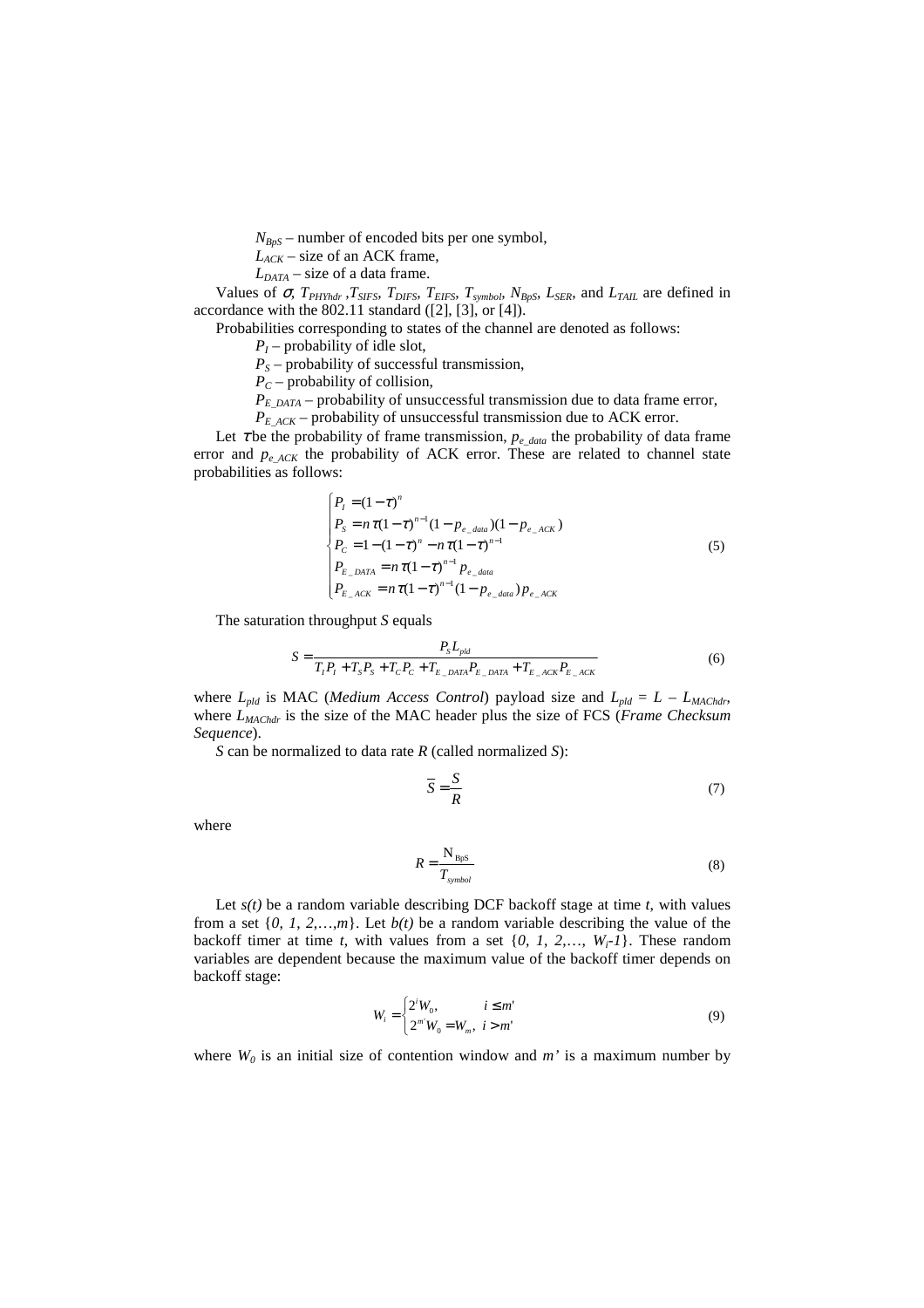which the contention window can be doubled; *m'* can be both greater and smaller than *m* and also equal to *m*.  $W_0$  and  $W_m$  depend on  $CW_{min}$  and  $CW_{max}$  [2]:

$$
W_0 = CW_{\min} + 1\tag{10}
$$

$$
W_{m'} = CW_{\text{max}} + 1 = 2^{m'} W_0 \tag{11}
$$

The two-dimensional process  $(s(t), b(t))$  will be analyzed with an embedded Markov chain (in steady state) at time instants at which the channel state changes. Let  $(i,k)$  denote the state of this process. The one-step conditional state transition probabilities will be denoted by  $P = (\cdot, \cdot | \cdot, \cdot)$ .

Let  $p_f$  be the probability of transmission failure and  $p_{coll}$  the probability of collision. The non-null transition probabilities are determined as follows:

$$
\begin{cases}\nP(i,k|i,k+1) = 1 - p_{coll}, & 0 \le i \le m, 0 \le k \le W_i - 2 \\
P(i,k|i,k) = p_{coll}, & 0 \le i \le m, 1 \le k \le W_i - 1 \\
P(0,k|i,0) = (1 - p_f)/W_0, & 0 \le i \le m-1, 0 \le k \le W_0 - 1 \\
P(i,k|i-1,0) = p_f/W_i, & 1 \le i \le m, 0 \le k \le W_i - 1 \\
P(0,k|m,0) = 1/W_0, & 0 \le k \le W_0 - 1\n\end{cases}
$$
\n(12)

Let  $b_{i,k}$  be the probability of state  $(i,k)$ . It can be shown that:

$$
b_{i,0} = p_f \cdot b_{i-1,0} \tag{13}
$$

$$
b_{i,0} = p_f^i \cdot b_{0,0} \tag{14}
$$

and

$$
b_{i,k} = \begin{cases} \frac{W_i - k}{W_i (1 - p_{coll})} p_f^{i} \cdot b_{0,0}, & 0 < k \le W_i - 1\\ p_f^{i} \cdot b_{0,0}, & k = 0 \end{cases}
$$
(15)

From:

$$
\sum_{i=0}^{m} \sum_{k=0}^{W_i - 1} b_{i,k} = 1
$$
 (16)

And

$$
\sum_{i=0}^{m} b_{i,0} = b_{0,0} \frac{1 - p_f^{m+1}}{1 - p_f}
$$
 (17)

we get

$$
b_{0,0}^{-1} = \begin{cases} \frac{(1 - p_f)W_0(1 - (2p_f)^{m+1}) - (1 - 2p_f)(1 - p_f^{m+1})}{2(1 - 2p_f)(1 - p_f)(1 - p_{coll})} + \frac{1 - p_f^{m+1}}{1 - p_f}, & m \le m'\\ \frac{\Psi}{2(1 - 2p_f)(1 - p_f)(1 - p_{coll})} + \frac{1 - p_f^{m+1}}{1 - p_f}, & m > m' \end{cases}
$$
(18)

where

$$
\Psi = (1 - p_f)W_0(1 - (2p_f)^{m+1}) - (1 - 2p_f)(1 - p_f^{m+1}) + W_0 2^{m'} p_f^{m+1} (1 - 2p_f)(1 - p_f^{m-m'})
$$
(19)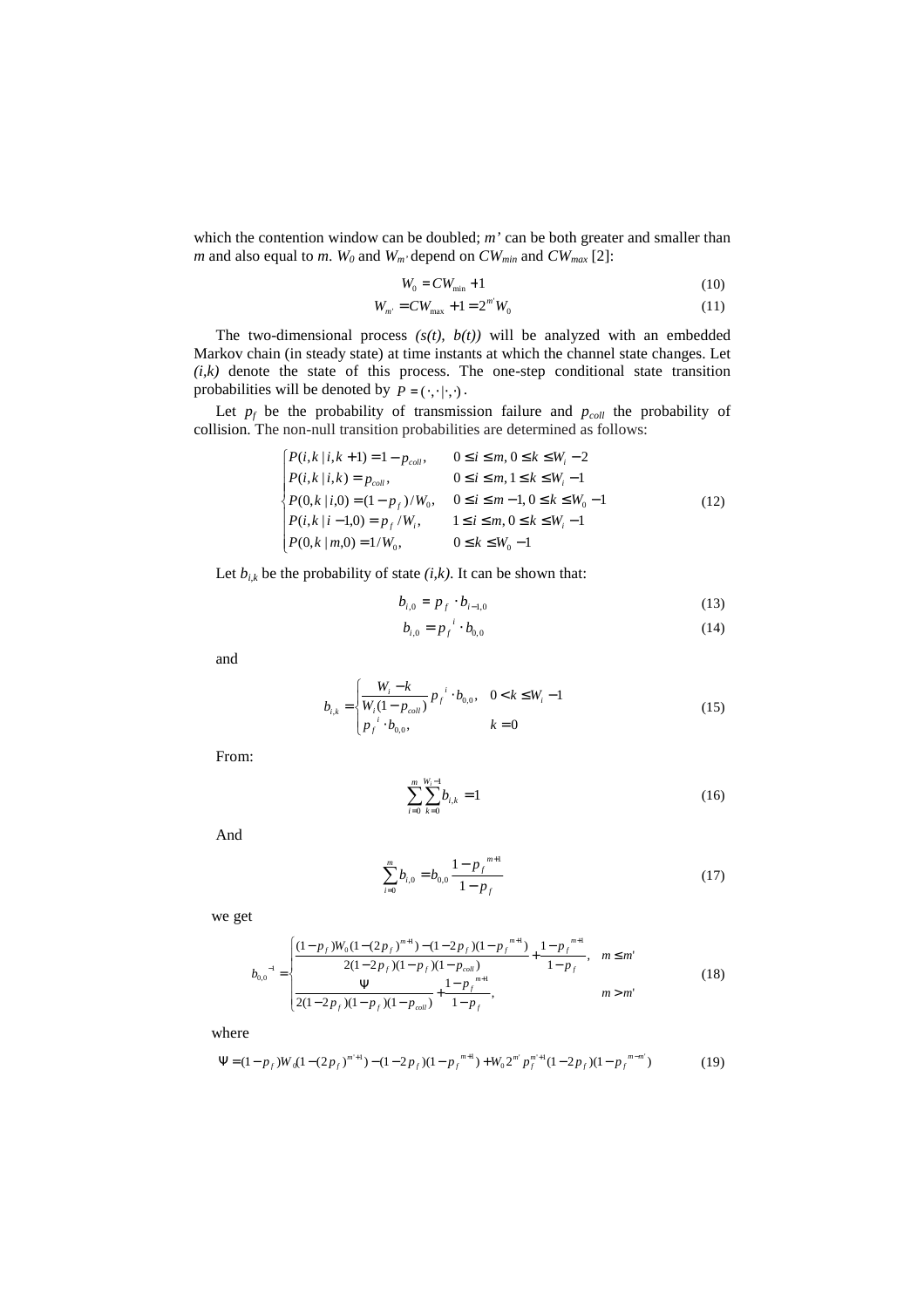The probability of frame transmission  $\tau$  is equal to:

$$
\tau = \sum_{i=0}^{m} b_{i,0} =
$$
\n
$$
= \begin{cases}\n\left(\frac{(1 - p_f)W_0(1 - (2p_f)^{m+1}) - (1 - 2p_f)(1 - p_f^{m+1})}{2(1 - 2p_f)(1 - p_f)(1 - p_{coll})} + \frac{1 - p_f^{m+1}}{1 - p_f}\right)^{-1} \frac{1 - p_f^{m+1}}{1 - p_f}, & m \leq m' \\
\left(\frac{\Psi}{2(1 - 2p_f)(1 - p_f)(1 - p_{coll})} + \frac{1 - p_f^{m+1}}{1 - p_f}\right)^{-1} \frac{1 - p_f^{m+1}}{1 - p_f}, & m > m'\n\end{cases}
$$
\n(20)

For  $p_{coll}$ =0 the above solution is the same as presented in [6]. The probability of transmission failure

$$
p_f = 1 - (1 - p_{coll})(1 - p_e) \tag{21}
$$

where  $p_e$  is the frame error probability:

$$
p_e = 1 - (1 - p_{e_{\text{data}}})(1 - p_{e_{\text{ACK}}})
$$
\n(22)

where *pe\_data* is FER for data frames and *pe\_ACK* is FER for ACK frames. *pe\_data* and  $p_{e,ACK}$  can be calculated from bit error probability (i.e. BER)  $p_b$ :

$$
p_{e_{\text{data}}} = 1 - (1 - p_{b})^{L_{data}} \tag{23}
$$

$$
p_{e\_ACK} = 1 - (1 - p_b)^{L_{ACK}} \tag{24}
$$

The probability of collision

$$
p_{coll} = 1 - (1 - \tau)^{n-1}
$$
 (25)

Finally

$$
p_f = 1 - (1 - p_{coll})(1 - p_e) = 1 - (1 - \tau)^{n-1}(1 - p_e)
$$
\n(26)

Equations (20) and (26) form a non-linear system with two unknown variables  $\tau$ and  $p_f$  which may be solved numerically.

## **3 The Analysis**

All diagrams presented in this section show values of the normalized saturation throughput. All calculations were made for *n*∈{1, 2, 3, 4, 5, 10, 15, 20, 30, 40}. For *L*=1000 bytes frame the following values of *BER* were used  $\{10^{-4}, 5 \cdot 10^{-5}, 10^{-5}, 5 \cdot 10^{-6},$ 10-6, 0}. For *L*∈{100, 250, 500, 1000, 1500, 2000} bytes *BER*∈{0, 10-5,10-4}. We considered IEEE 802.11g – ERP-OFDM i.e. "g" only mode and data rate *R*=54 Mbps (with the exception of the last diagram, which consists evaluation of *R* impact on *S*).

Fig. 1 presents normalized *S* as a function of *n* for *L*=1000 bytes frame and different values of *BER* (Table 1). Along with increasing value of BER saturation throughput *S* is reduced. Also maximum of *S* is shifted from  $n=2$  (for two smallest *BER* 0 and 10<sup>-6</sup>), through *n*=3 for *BER* 5 $\cdot$ 10<sup>-6</sup> and 10<sup>-5</sup>, *n*=5 and 5 $\cdot$ 10<sup>-5</sup>, into *n*=10 for *BER*=10<sup>-4</sup>. Along with increasing value of BER presented curves are flattened. For a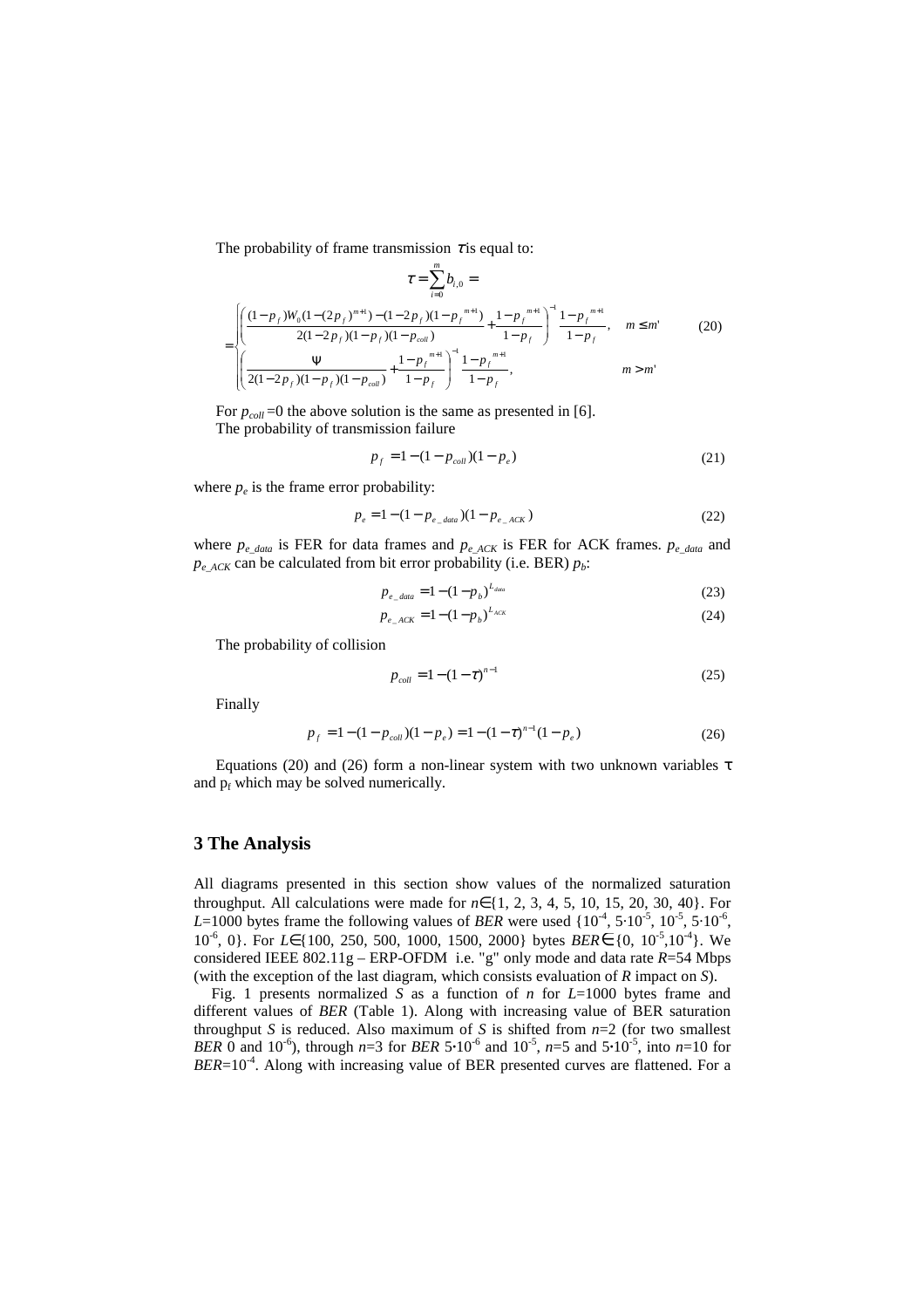

given *BER* reduction of *S* with increase of *n* is related to increasing number of collision in medium. Reduction of *S* between *BER*=0 and *BER*=10-6 is very small.

**Fig. 1.** Normalized *S* as a function of *n* – for *L*=1000 bytes and different values of *BER*.

Fig. 2 presents normalized *S* as a function of *n* for different values of frame length and *BER=*0 (Table 2). For a given *n* along with increase of frame length the value of *S* increases. Maximum value of *S* depends on *n* and falls into [2;5].



**Fig. 2.** Normalized *S* as a function of *n* – for different values of frame length and *BER*=0.

Fig. 3 shows normalized *S* as a function of *n* for different values of frame length and  $BER=10^{-5}$  (Table 3). For a given *n* along with increase of frame length the value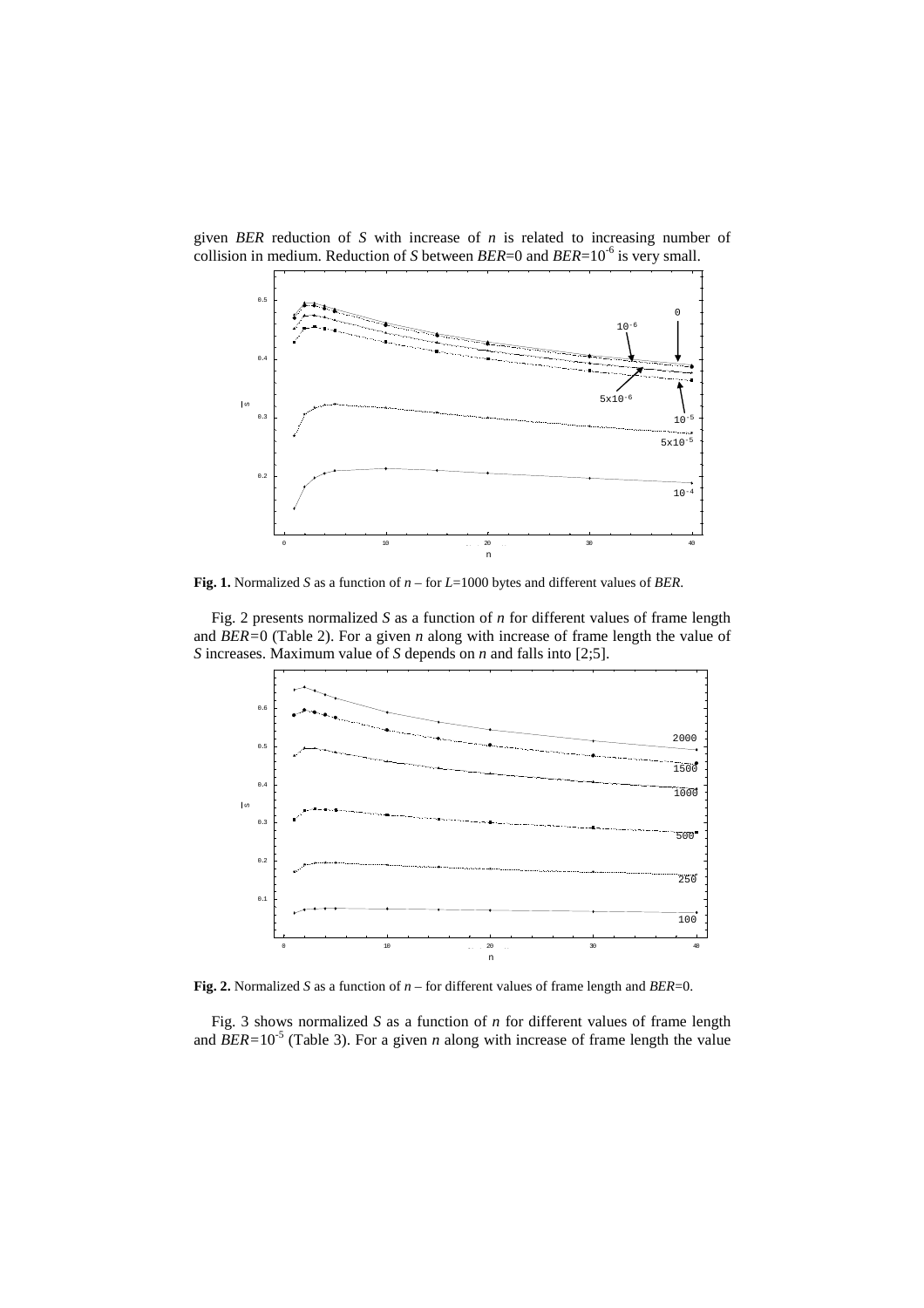

of *S* increases. Maximum value of *S* depends on *n* and falls into [2;5]. In comparison to *BER*=0 *S* is reduced because of channel errors.

**Fig. 3.** Normalized *S* as a function of  $n -$  for different values of frame length and  $BER=10^{-5}$ .

Fig. 4 presents normalized *S* as a function of *n* for different values of frame length and  $BER=10^{-4}$  (Table 4). For a given *n* along with increase of frame length the value of *S* increases but only to the limited level; *S* decreases for frames greater than 500 bytes and for *n*≥3. This is an influence of increasing *FER* with length of frame.



**Fig. 4.** Normalized *S* as a function of  $n$  – for different values of frame length and *BER*=10<sup>-4</sup>.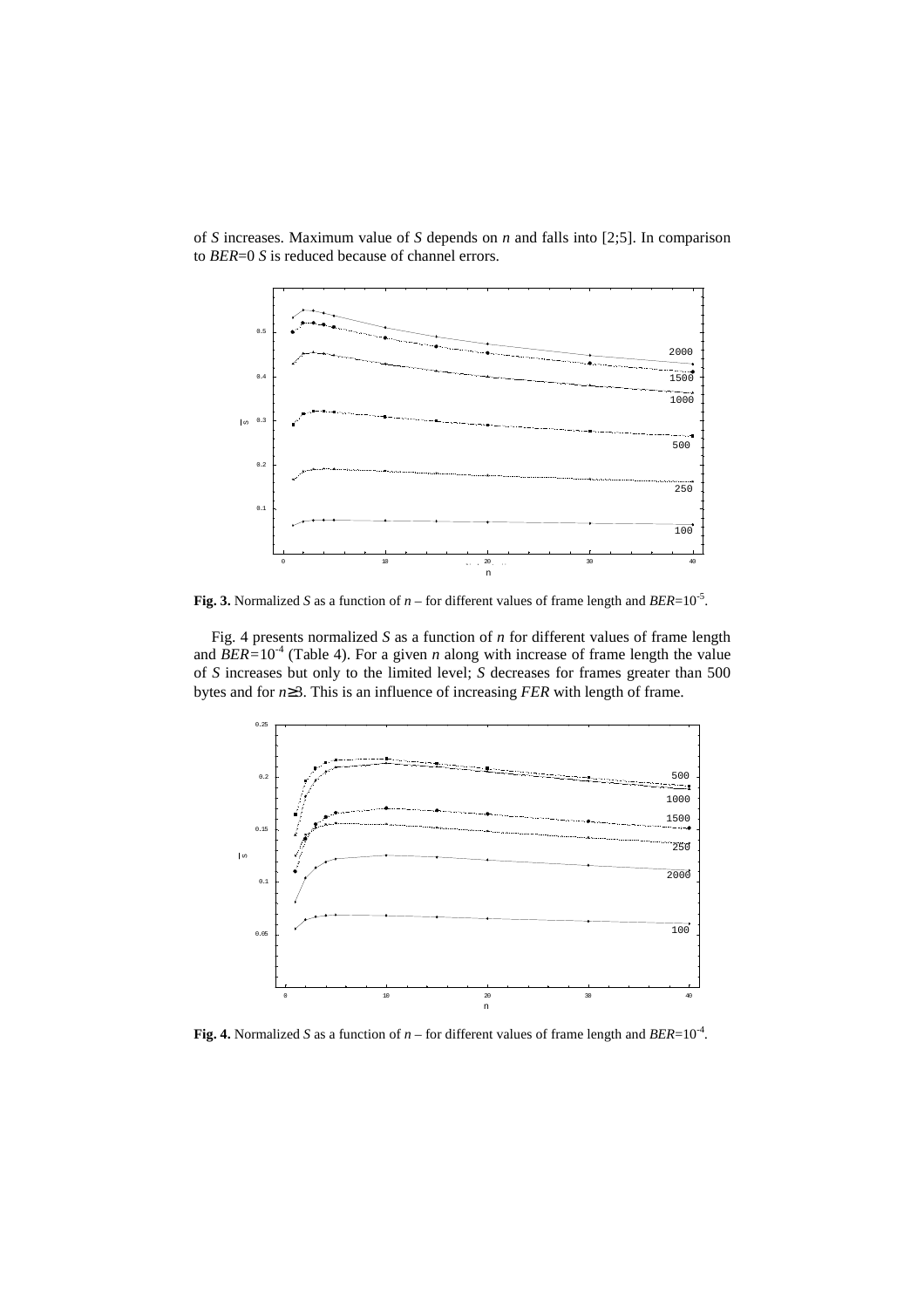Finally, we evaluate normalized *S* as a function of *n* for different IEEE 802.11g data rates *R*∈{6, 9, 12, 18, 24, 36, 48, 54} Mbps. Results show (Fig. 5 and Table 5) that the channel usage for lower rates is better than for upper; for 6 Mbps and  $n=1$  is close to 85%, while for 54 Mbps and *n*=1 is close to 47%.



**Fig. 5.** Normalized *S* as a function of *n* – for *L*=1000 bytes, *BER*=0, and different values of *R*.

| <b>BER</b>   | $10^{-4}$ | $5.10^{-5}$ | $10^{-5}$ | $5.10^{-6}$ | $10^{-6}$ | $\bf{0}$ |
|--------------|-----------|-------------|-----------|-------------|-----------|----------|
| n            |           |             |           |             |           |          |
| 1            | 0.1446    | 0.2688      | 0.4281    | 0.4510      | 0.4697    | 0.4745   |
| $\mathbf{2}$ | 0.1816    | 0.3054      | 0.4521    | 0.4734      | 0.4909    | 0.4953   |
| 3            | 0.1971    | 0.3170      | 0.4542    | 0.4740      | 0.4904    | 0.4945   |
| 4            | 0.2050    | 0.3213      | 0.4517    | 0.4705      | 0.4860    | 0.4899   |
| 5            | 0.2092    | 0.3226      | 0.4479    | 0.4660      | 0.4808    | 0.4845   |
| 10           | 0.2131    | 0.3171      | 0.4285    | 0.4443      | 0.4574    | 0.4607   |
| 15           | 0.2097    | 0.3082      | 0.4126    | 0.4275      | 0.4396    | 0.4427   |
| 20           | 0.2052    | 0.2998      | 0.3997    | 0.4138      | 0.4254    | 0.4284   |
| 30           | 0.1963    | 0.2853      | 0.3792    | 0.3925      | 0.4034    | 0.4061   |
| 40           | 0.1885    | 0.2735      | 0.3631    | 0.3758      | 0.3863    | 0.3889   |

**Table 1.** Normalized *S* as a function of *n* – for *L*=1000 bytes and different values of *BER.*

**Table 2.** Normalized *S* as a function of *n* – for different values of frame length and *BER=0.*

| L  | 100    | 250    | 500    | 1000   | 1500   | 2000   |
|----|--------|--------|--------|--------|--------|--------|
| n  |        |        |        |        |        |        |
|    | 0.0637 | 0.1717 | 0.3074 | 0.4745 | 0.5808 | 0.6471 |
|    | 0.0723 | 0.1904 | 0.3319 | 0.4953 | 0.5949 | 0.6541 |
|    | 0.0748 | 0.1949 | 0.3360 | 0.4945 | 0.5896 | 0.6450 |
|    | 0.0756 | 0.1958 | 0.3354 | 0.4899 | 0.5817 | 0.6346 |
|    | 0.0758 | 0.1954 | 0.3334 | 0.4845 | 0.5738 | 0.6249 |
| 10 | 0.0744 | 0.1899 | 0.3208 | 0.4607 | 0.5422 | 0.5880 |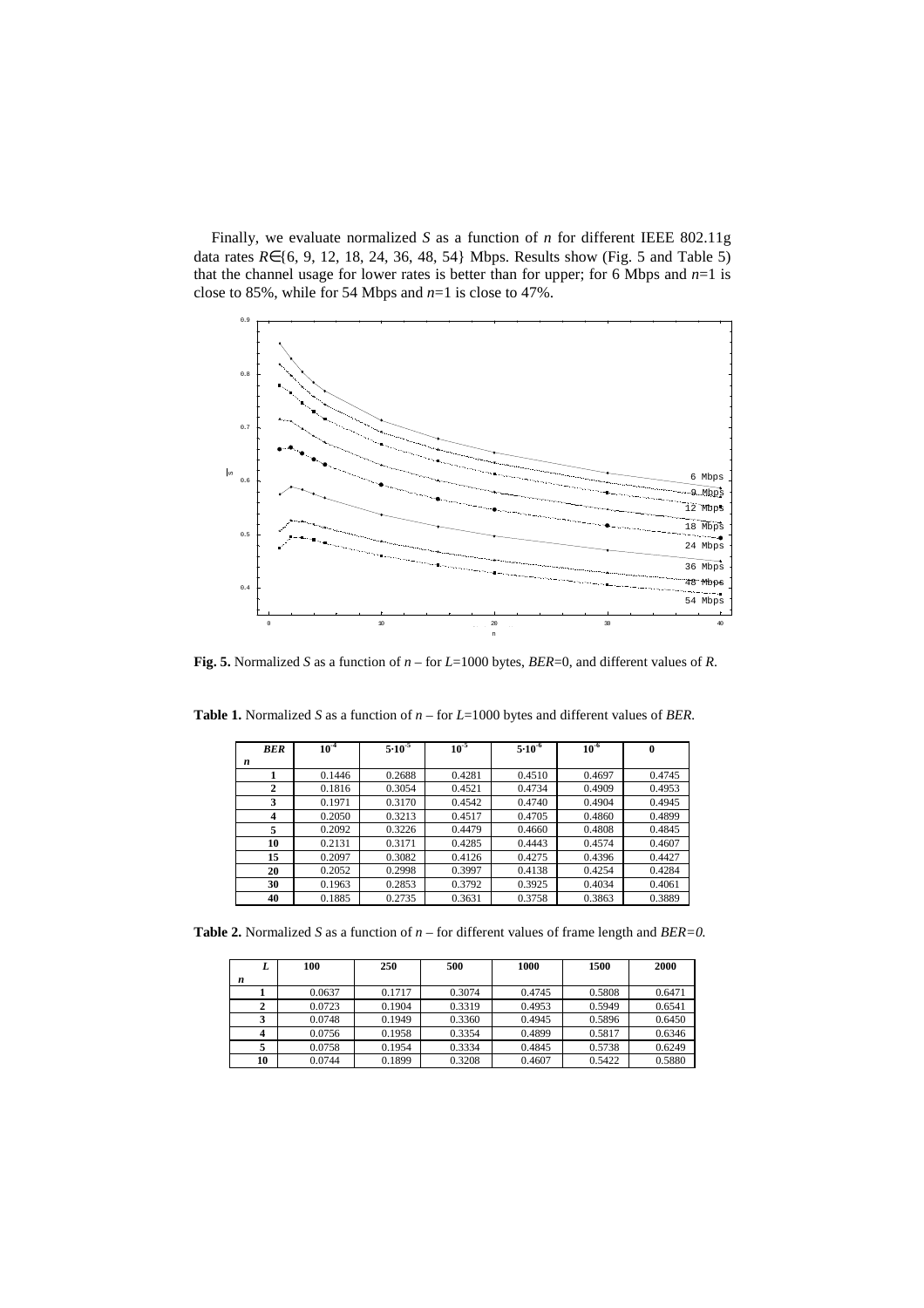| ▴  | 100    | 250    | 500    | 1000   | 1500   | 2000   |
|----|--------|--------|--------|--------|--------|--------|
| n  |        |        |        |        |        |        |
| 15 | 0.0725 | 0.1842 | 0.3098 | 0.4427 | 0.5197 | 0.5626 |
| 20 | 0.0708 | 0.1793 | 0.3008 | 0.4284 | 0.5021 | 0.5430 |
| 30 | 0.0678 | 0.1712 | 0.2862 | 0.4061 | 0.4751 | 0.5132 |
| 40 | 0.0653 | 0.1646 | 0.2747 | 0.3889 | 0.4544 | 0.4905 |

**Table 3.** Normalized *S* as a function of  $n$  – for different values of frame length and *BER*=10<sup>-5</sup>.

|    | 100    | 250    | 500    | 1000   | 1500   | 2000   |
|----|--------|--------|--------|--------|--------|--------|
| n  |        |        |        |        |        |        |
|    | 0.0629 | 0.1668 | 0.2909 | 0.4281 | 0.5004 | 0.5330 |
| 2  | 0.0715 | 0.1855 | 0.3162 | 0.4521 | 0.5211 | 0.5502 |
| 3  | 0.0740 | 0.1902 | 0.3212 | 0.4542 | 0.5208 | 0.5484 |
| 4  | 0.0749 | 0.1914 | 0.3213 | 0.4517 | 0.5166 | 0.5431 |
| 5  | 0.0751 | 0.1912 | 0.3199 | 0.4479 | 0.5114 | 0.5372 |
| 10 | 0.0738 | 0.1862 | 0.3089 | 0.4285 | 0.4872 | 0.5105 |
| 15 | 0.0719 | 0.1808 | 0.2988 | 0.4126 | 0.4682 | 0.4900 |
| 20 | 0.0702 | 0.1760 | 0.2902 | 0.3997 | 0.4529 | 0.4736 |
| 30 | 0.0673 | 0.1681 | 0.2763 | 0.3792 | 0.4289 | 0.4480 |
| 40 | 0.0648 | 0.1617 | 0.2652 | 0.3631 | 0.4103 | 0.4281 |

**Table 4.** Normalized *S* as a function of  $n$  – for different values of frame length and *BER*=10<sup>-4</sup>.

| L            | 100    | 250    | 500    | 1000   | 1500   | 2000   |
|--------------|--------|--------|--------|--------|--------|--------|
| n            |        |        |        |        |        |        |
|              | 0.0556 | 0.1251 | 0.1643 | 0.1446 | 0.1103 | 0.0812 |
| $\mathbf{2}$ | 0.0643 | 0.1450 | 0.1960 | 0.1816 | 0.1412 | 0.1038 |
| 3            | 0.0671 | 0.1519 | 0.2081 | 0.1971 | 0.1548 | 0.1137 |
| 4            | 0.0682 | 0.1549 | 0.2137 | 0.2050 | 0.1619 | 0.1190 |
| 5            | 0.0687 | 0.1561 | 0.2165 | 0.2092 | 0.1659 | 0.1219 |
| 10           | 0.0682 | 0.1553 | 0.2172 | 0.2131 | 0.1705 | 0.1254 |
| 15           | 0.0667 | 0.1520 | 0.2129 | 0.2097 | 0.1682 | 0.1237 |
| 20           | 0.0652 | 0.1485 | 0.2081 | 0.2052 | 0.1647 | 0.1212 |
| 30           | 0.0626 | 0.1423 | 0.1992 | 0.1963 | 0.1576 | 0.1159 |
| 40           | 0.0604 | 0.1370 | 0.1916 | 0.1885 | 0.1512 | 0.1111 |

**Table 5.** Normalized *S* as a function of *n* – for *L*=1000 bytes, *BER*=0, and different values of *R.*

| R                       | 6      | 9      | 12     | 18     | 24     | 36     | 48     | 56     |
|-------------------------|--------|--------|--------|--------|--------|--------|--------|--------|
| n                       |        |        |        |        |        |        |        |        |
|                         | 0.8574 | 0.8186 | 0.7793 | 0.7158 | 0.6592 | 0.5752 | 0.5070 | 0.4745 |
| $\mathbf{2}$            | 0.8290 | 0.7979 | 0.7651 | 0.7120 | 0.6629 | 0.5892 | 0.5267 | 0.4953 |
| 3                       | 0.8043 | 0.7762 | 0.7463 | 0.6978 | 0.6524 | 0.5840 | 0.5248 | 0.4945 |
| $\overline{\mathbf{4}}$ | 0.7844 | 0.7583 | 0.7301 | 0.6844 | 0.6412 | 0.5762 | 0.5193 | 0.4899 |
| 5                       | 0.7681 | 0.7432 | 0.7162 | 0.6725 | 0.6309 | 0.5684 | 0.5133 | 0.4845 |
| 10                      | 0.7136 | 0.6920 | 0.6682 | 0.6297 | 0.5928 | 0.5370 | 0.4872 | 0.4607 |
| 15                      | 0.6791 | 0.6591 | 0.6370 | 0.6013 | 0.5668 | 0.5147 | 0.4679 | 0.4427 |
| 20                      | 0.6534 | 0.6345 | 0.6135 | 0.5796 | 0.5468 | 0.4973 | 0.4526 | 0.4284 |
| 30                      | 0.6152 | 0.5978 | 0.5784 | 0.5470 | 0.5165 | 0.4706 | 0.4288 | 0.4061 |
| 40                      | 0.5867 | 0.5703 | 0.5520 | 0.5224 | 0.4936 | 0.4501 | 0.4105 | 0.3889 |